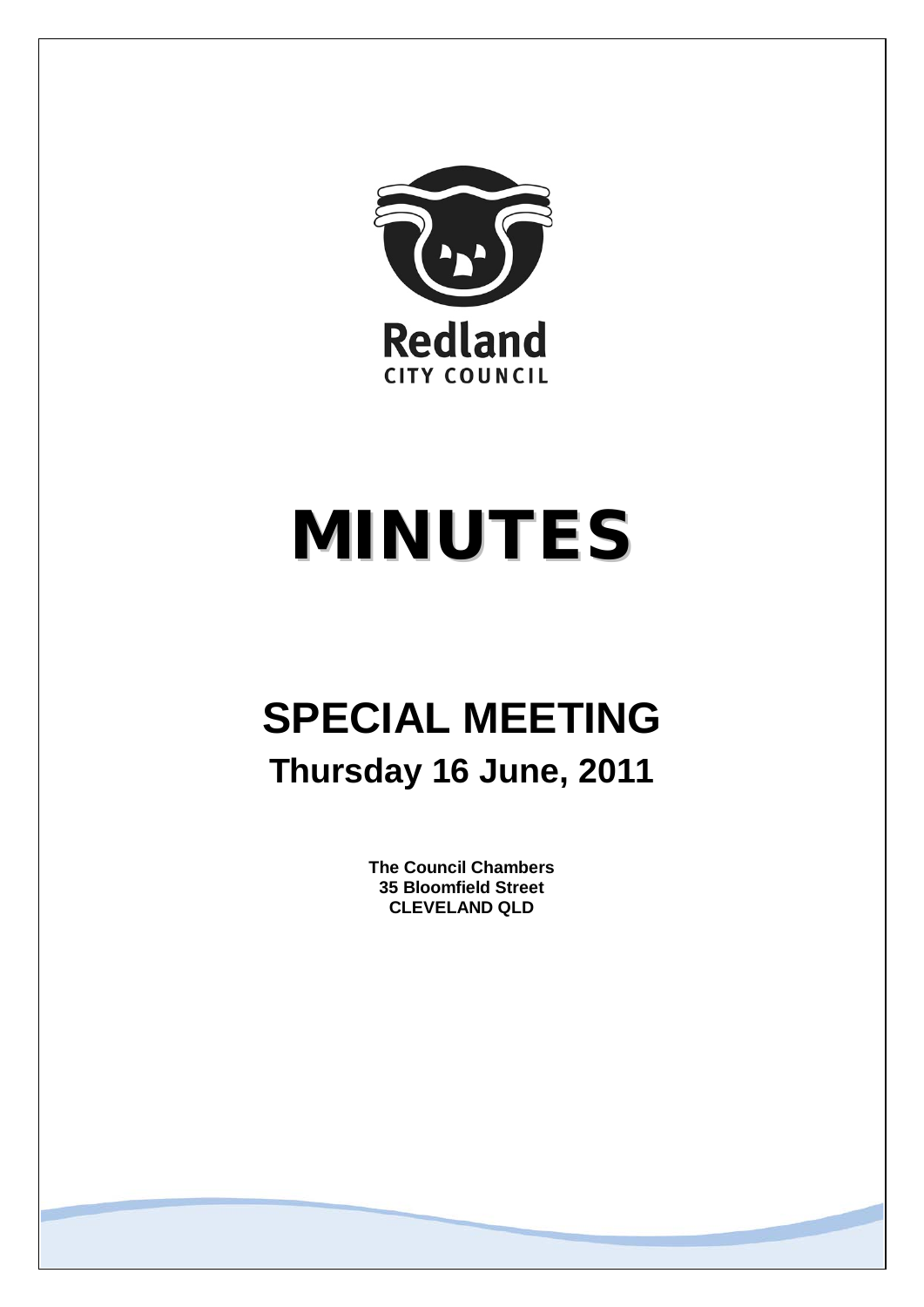#### **Table of Contents**

| <b>Item</b>    |     |  | <b>Subject</b>                                                | Page No |
|----------------|-----|--|---------------------------------------------------------------|---------|
|                |     |  |                                                               |         |
| 1              |     |  |                                                               |         |
| $\overline{2}$ |     |  |                                                               |         |
| 3              |     |  | <b>MATERIAL PERSONAL INTEREST AND CONFLICT OF INTEREST  1</b> |         |
| 4              |     |  |                                                               |         |
|                | 4.1 |  |                                                               |         |
|                |     |  | 4.1.1 NORTH STRADBROKE ISLAND INDIGENOUS LAND USE             |         |
| 5              |     |  |                                                               |         |
| 6              |     |  |                                                               |         |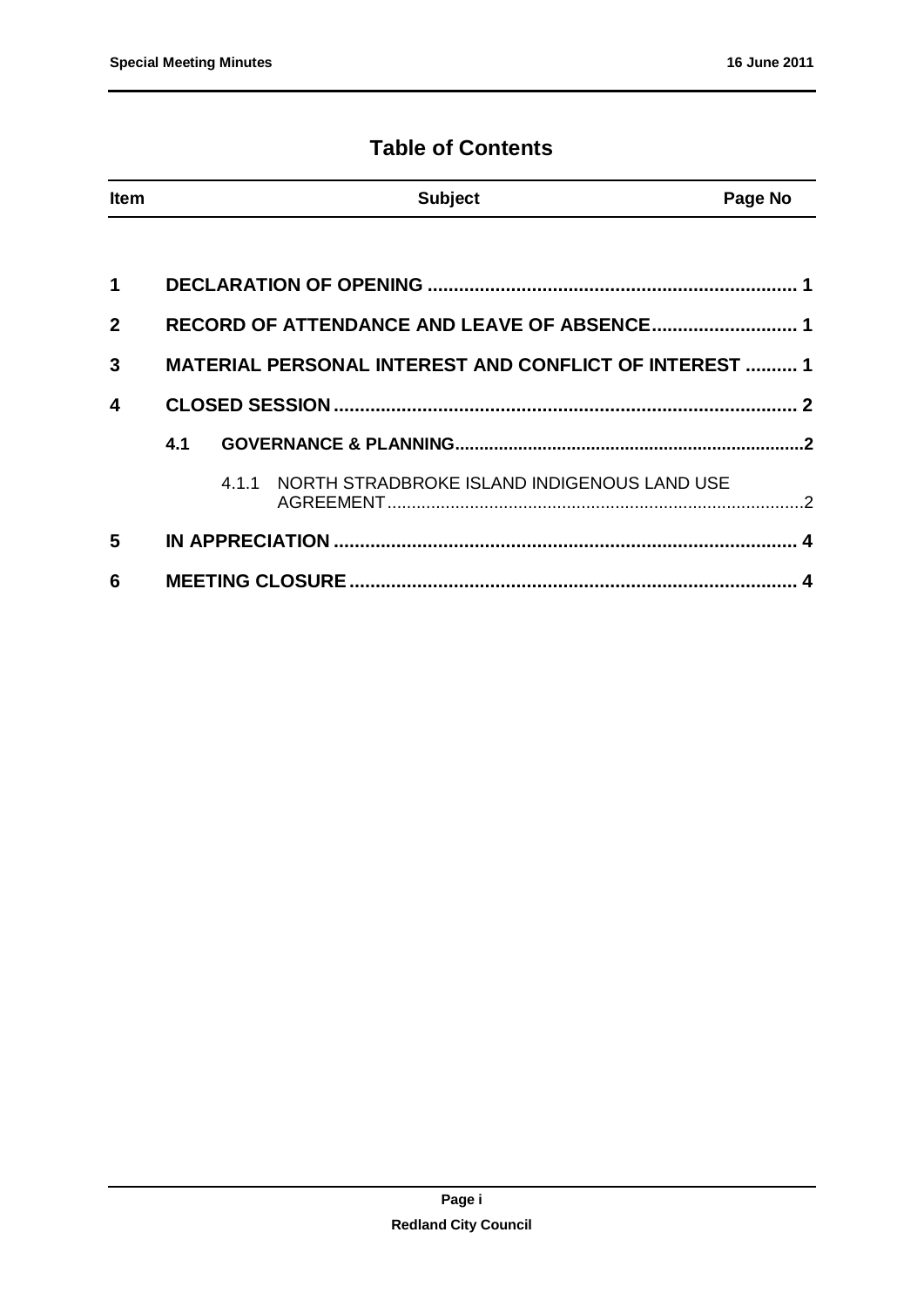#### <span id="page-2-0"></span>**1 DECLARATION OF OPENING**

The Mayor declared the meeting open at 12.04pm.

#### <span id="page-2-1"></span>**2 RECORD OF ATTENDANCE AND LEAVE OF ABSENCE**

#### **PRESENT**

| Members:                           |                                                   |  |  |  |  |
|------------------------------------|---------------------------------------------------|--|--|--|--|
| Cr M Hobson PSM                    | Mayor                                             |  |  |  |  |
| Cr W Boglary                       | <b>Councillor Division 1</b>                      |  |  |  |  |
| Cr C Ogilvie                       | <b>Councillor Division 2</b>                      |  |  |  |  |
| Cr D Henry                         | Councillor Division 3 – entered at 12.05pm        |  |  |  |  |
| Cr B Townsend                      | <b>Councillor Division 5</b>                      |  |  |  |  |
| Cr T Bowler                        | Councillor Division 6 – entered at 12.05pm        |  |  |  |  |
| Cr M Elliott                       | Deputy Mayor and Councillor Division 7            |  |  |  |  |
| Cr K Reimers                       | <b>Councillor Division 8</b>                      |  |  |  |  |
| Cr K Williams                      | Councillor Division 9 – entered at 12.06pm        |  |  |  |  |
| Cr H Murray                        | <b>Councillor Division 10</b>                     |  |  |  |  |
| <b>Executive Leadership Group:</b> |                                                   |  |  |  |  |
| Mr G Stevenson PSM                 | <b>Chief Executive Officer</b>                    |  |  |  |  |
| Mr N Clarke                        | General Manager Governance & Planning             |  |  |  |  |
| Mrs L Rusan                        | <b>General Manager Customer Services</b>          |  |  |  |  |
| Mr M Drydale                       | <b>General Manager Corporate Services</b>         |  |  |  |  |
| Mrs T Averay                       | General Manager Development & Community Standards |  |  |  |  |
| Officers:                          |                                                   |  |  |  |  |
| Mr A Ross                          | <b>Manager Legal Services</b>                     |  |  |  |  |
| Mr D Carter                        | <b>Principal Advisor Natural Environment</b>      |  |  |  |  |
| Ms R Bonnin                        | <b>Manager Community &amp; Social Planning</b>    |  |  |  |  |
| Mr M Tait                          | <b>Project Manager</b>                            |  |  |  |  |
|                                    |                                                   |  |  |  |  |

### **Minutes:**<br>Mrs J Parfitt

Corporate Meetings & Registers Team Leader

#### **APOLOGY**

Cr J Burns, Councillor Division 4

#### <span id="page-2-2"></span>**3 MATERIAL PERSONAL INTEREST AND CONFLICT OF INTEREST**

Nil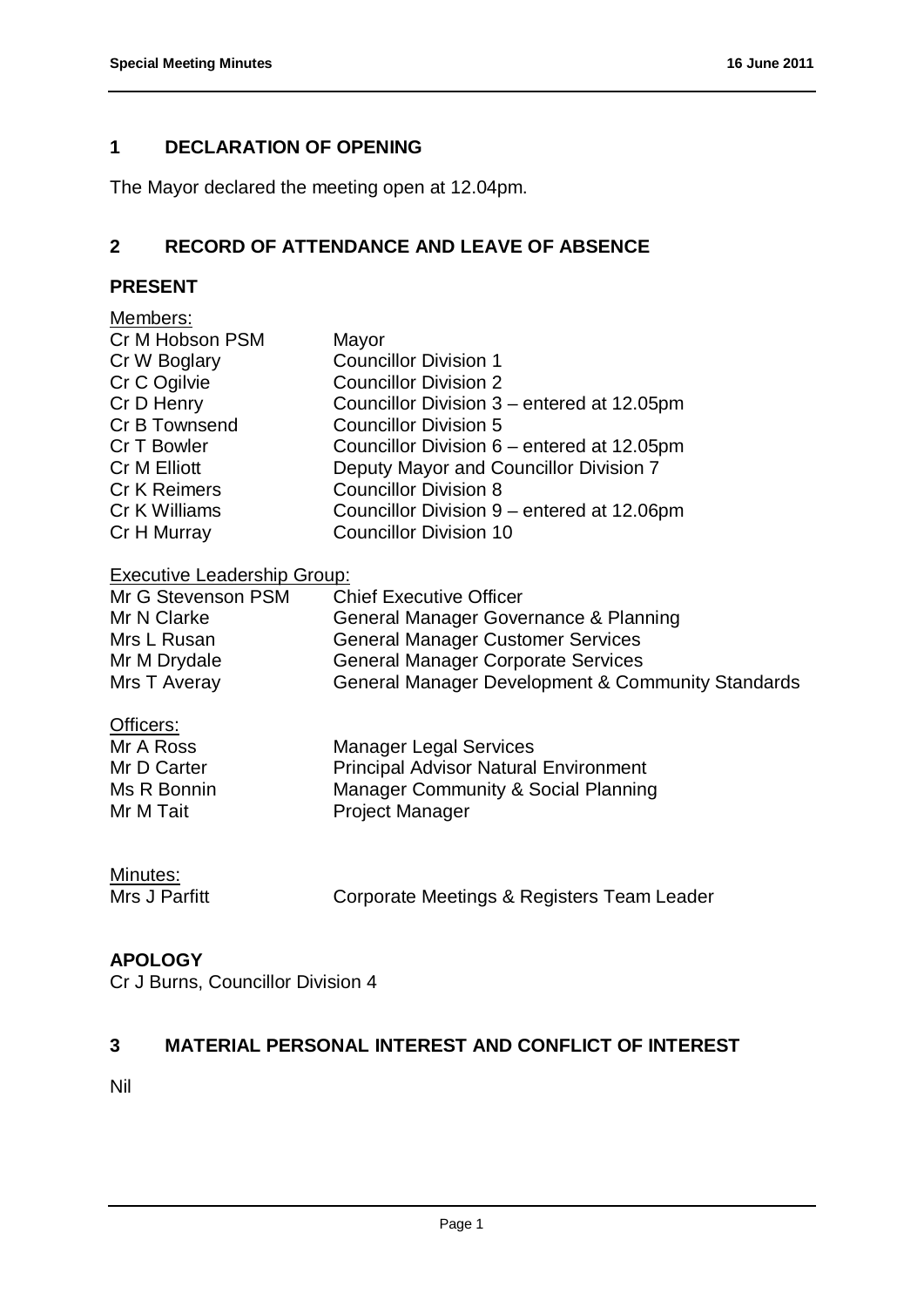#### <span id="page-3-0"></span>**4 CLOSED SESSION**

#### **MOTION TO CLOSE MEETING AT 12.06PM**

| Moved by:    | <b>Cr M Elliott</b> |
|--------------|---------------------|
| Seconded by: | Cr B Townsend       |

That the meeting be closed to the public pursuant to section 72(1) of the *Local Government (Operations) Regulation2010* to discuss the following item:

4.1.1 North Stradbroke Island Indigenous Land Use Agreement

#### CARRIED

#### **MOTION TO REOPEN MEETING AT 12.38PM**

| Moved by:    | <b>Cr M Elliott</b> |
|--------------|---------------------|
| Seconded by: | Cr T Bowler         |

That the meeting be again opened to the public.

#### CARRIED

#### <span id="page-3-1"></span>**4.1 GOVERNANCE & PLANNING**

#### <span id="page-3-2"></span>**4.1.1 NORTH STRADBROKE ISLAND INDIGENOUS LAND USE AGREEMENT**

| <b>Dataworks Filename:</b>  | Native Title - Qandamooka                                                                                                   |
|-----------------------------|-----------------------------------------------------------------------------------------------------------------------------|
| <b>Responsible Officer:</b> | <b>Nick Clarke</b><br><b>General Manager Governance &amp; Planning</b>                                                      |
| <b>Authors:</b>             | <b>Daniel Carter</b><br><b>Principal Advisor Natural Environment</b><br><b>Andrew Ross</b><br><b>Manager Legal Services</b> |

#### **EXECUTIVE SUMMARY**

A confidential report from General Manager Governance & Planning, dated 10 June 2011, was discussed in closed session.

#### **COUNCIL DISCUSSION**

Late advice had been received on the morning of 16 June 2011, in the form of a letter from the Queensland South Native Title Services Ltd (QSNTSW), and the Officer's Recommendation was amended to reflect some aspects of the letter in relation to 'Balance Amount', 'Future Works' and 'Negotiation'.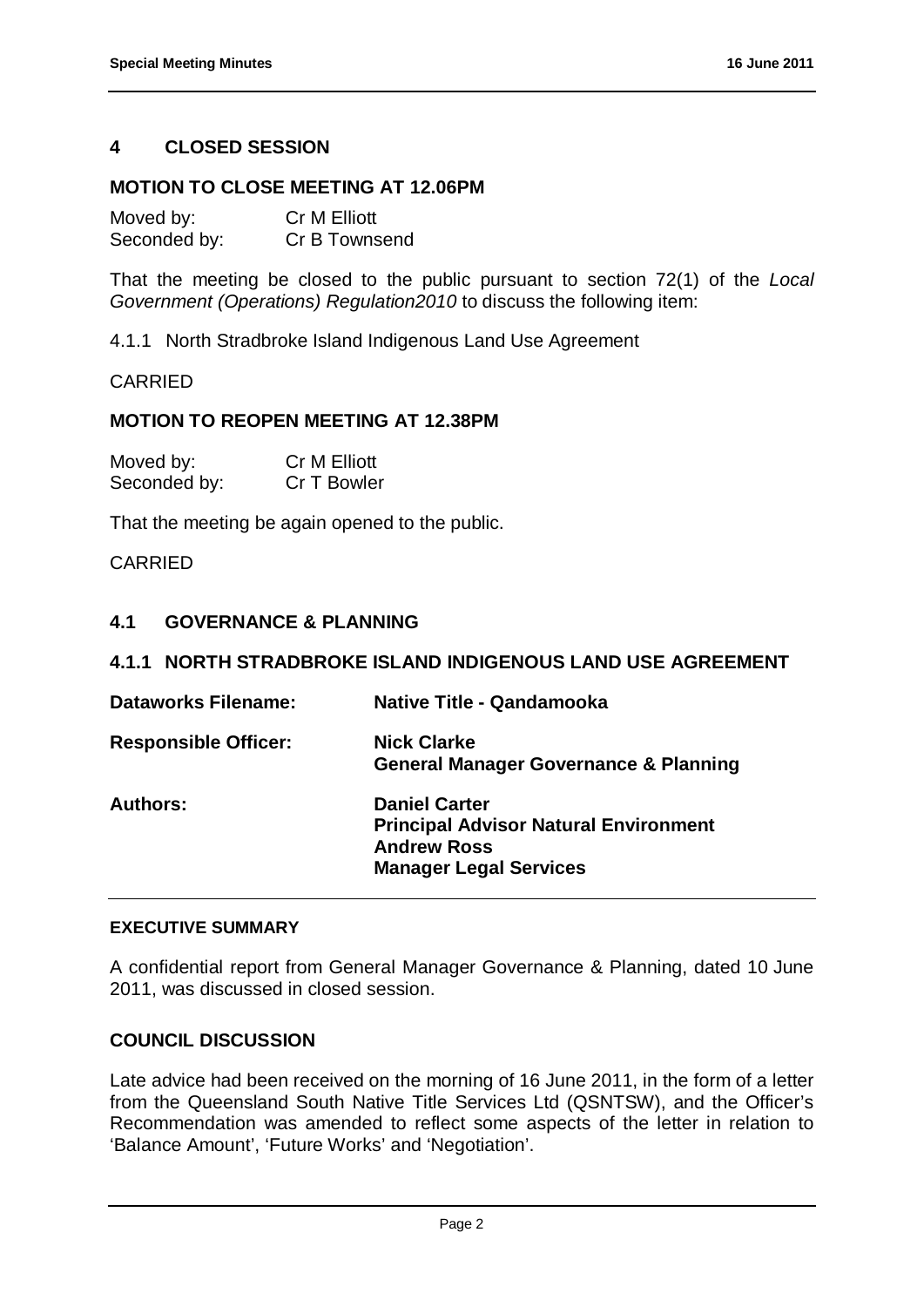#### **COUNCIL RESOLUTION**

| Moved by:    | Cr C Ogilvie |
|--------------|--------------|
| Seconded by: | Cr D Henry   |

**That Council resolve as follows:**

- **1. That the Chief Executive Officer be delegated authority, under s.257(1)(b) of the** *Local Government Act 2009***, to settle the Indigenous Land Use Agreement generally in accordance with draft agreement presented on 13 May 2011; subject to incorporating the following principles:** 
	- **a. Council agree with the Quandamooka request to limit the validation of future act compliance compensation to 22 years after the execution of the ILUA;**
	- **b. Council agree with the Quandamooka request to make the ILUA confidentiality subject to specific disclosures as identified in this report, namely in accordance with the law, State land dealings, planning studies, Indigenous Business Australia and information in the public domain; and**
	- **c. Minor changes that do not materially change the ILUA as authorised on 13 May 2011;**
- **2. That the Mayor and Chief Executive Officer be authorised to sign all relevant documents on behalf of Council to give effect to resolution 1; and**
- **3. That the report remains confidential.**

#### **CARRIED**

DIVISION:

FOR: Crs Reimers, Murray, Elliott, Bowler, Williams, Townsend, Henry, Ogilvie, Boglary and Hobson.

Cr Burns was absent from the meeting.